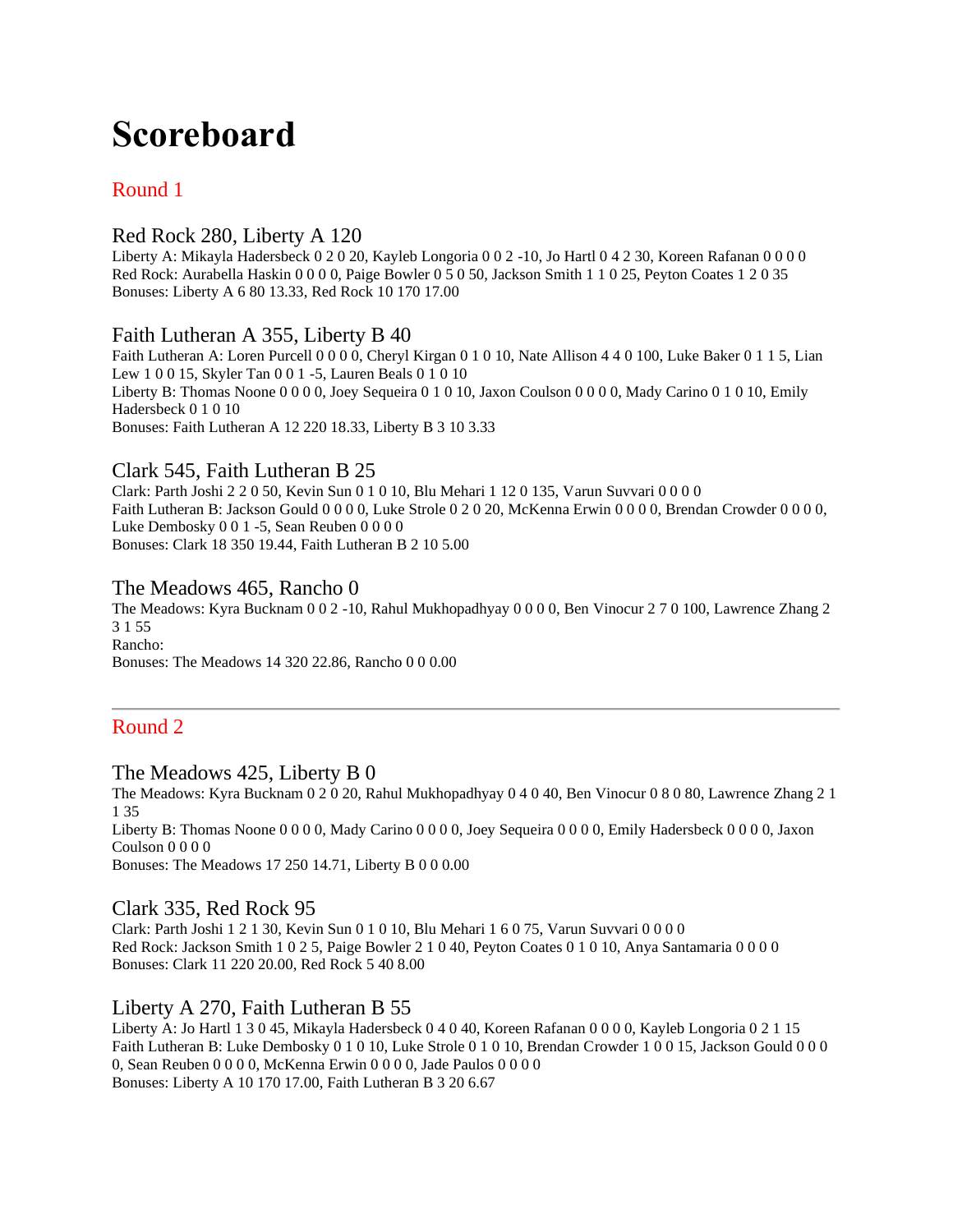#### Faith Lutheran A 450, Rancho 0

Faith Lutheran A: Loren Purcell 0 0 0 0, Nate Allison 3 8 1 120, Cheryl Kirgan 0 2 1 15, Luke Baker 1 1 0 25, Lian Lew 0 0 1 -5, Skyler Tan 0 1 1 5, Lauren Beals 0 0 0 0 Rancho: Bonuses: Faith Lutheran A 16 290 18.12, Rancho 0 0 0.00

## Round 3

#### Faith Lutheran B 145, Red Rock 110

Red Rock: Anya Santamaria 0 0 1 -5, Cade Brown 0 0 1 -5, Paige Bowler 2 2 2 40, Zoe Moreno 0 0 0 0, Peyton Coates 0 1 0 10, Jackson Smith 0 0 0 0 Faith Lutheran B: Jackson Gould 0 1 0 10, Luke Strole 0 3 0 30, Brendan Crowder 0 1 0 10, Luke Dembosky 0 2 1 15, Sean Reuben 0 0 0 0 Bonuses: Red Rock 5 70 14.00, Faith Lutheran B 7 80 11.43

## Clark 395, Liberty A 60

Clark: Parth Joshi 1 2 1 30, Kevin Sun 1 0 0 15, Blu Mehari 4 6 0 120, Varun Suvvari 0 0 0 0 Liberty A: Kayleb Longoria 0 1 1 5, Mikayla Hadersbeck 0 0 0 0, Jo Hartl 0 2 1 15, Koreen Rafanan 0 0 0 0 Bonuses: Clark 14 230 16.43, Liberty A 3 40 13.33

#### Liberty B 115, Rancho 0

Rancho: Liberty B: Thomas Noone 0 2 1 15, Mady Carino 0 1 0 10, Joey Sequeira 0 2 0 20, Jaxon Coulson 0 1 0 10, Emily Hadersbeck 0 2 0 20 Bonuses: Rancho 0 0 0.00, Liberty B 8 40 5.00

#### The Meadows 300, Faith Lutheran A 225

Faith Lutheran A: Luke Baker 0 1 0 10, Cheryl Kirgan 0 1 0 10, Nate Allison 3 4 4 65, Loren Purcell 0 0 0 0, Lian Lew 0 0 0 0 The Meadows: Lawrence Zhang 2 0 0 30, Ben Vinocur 1 4 1 50, Rahul Mukhopadhyay 0 2 0 20, Kyra Bucknam 0 1 0 10 Bonuses: Faith Lutheran A 9 140 15.56, The Meadows 10 190 19.00

## Round 4

## Clark 605, Red Rock 5

Clark: Parth Joshi 5 2 1 90, Kevin Sun 0 2 0 20, Blu Mehari 3 8 0 125, Varun Suvvari 0 0 0 0 Red Rock: Aurabella Haskin 0 0 0 0, Anya Santamaria 0 0 0 0, Zoe Moreno 0 1 0 10, Jackson Smith 0 0 1 -5, Paige Bowler 0 0 0 0

Bonuses: Clark 20 370 18.50, Red Rock 1 0 0.00

## Faith Lutheran B 145, Liberty B 75

Faith Lutheran B: Sean Reuben 0 0 0 0, Luke Strole 1 4 0 55, McKenna Erwin 0 0 0 0, Jade Paulos 0 0 0 0, Brendan Crowder 0 1 0 10, Jackson Gould 0 0 0 0, Luke Dembosky 0 1 0 10 Liberty B: Thomas Noone 0 2 1 15, Mady Carino 0 0 0 0, Joey Sequeira 0 3 0 30, Jaxon Coulson 0 0 0 0, Emily Hadersbeck 0 0 0 0 Bonuses: Faith Lutheran B 7 70 10.00, Liberty B 5 30 6.00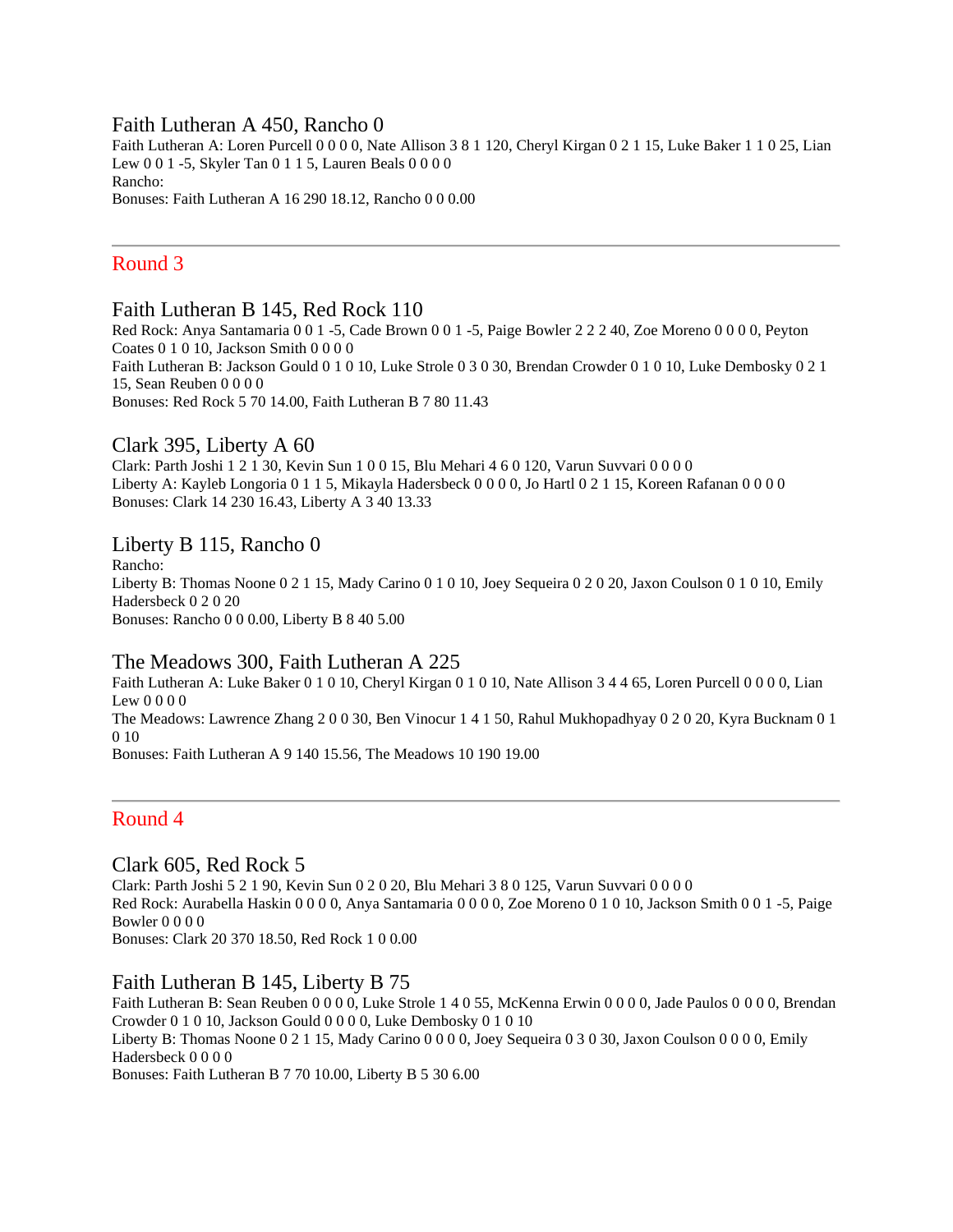#### Liberty A 280, Rancho 0

Liberty A: Mikayla Hadersbeck 0 1 1 5, Kayleb Longoria 0 3 0 30, Jo Hartl 2 7 1 95, Koreen Rafanan 0 0 0 0 Rancho: Bonuses: Liberty A 13 150 11.54, Rancho 0 0 0.00

#### The Meadows 370, Faith Lutheran A 260

The Meadows: Kyra Bucknam 0 0 0 0, Rahul Mukhopadhyay 1 1 0 25, Ben Vinocur 2 3 1 55, Lawrence Zhang 2 1 0 40 Faith Lutheran A: Loren Purcell 0 0 0 0, Cheryl Kirgan 1 1 1 20, Nate Allison 2 4 1 65, Luke Baker 0 1 1 5, Lauren Beals 0 0 0 0, Skyler Tan 0 0 0 0 Bonuses: The Meadows 10 250 25.00, Faith Lutheran A 9 170 18.89

Round 5

#### Liberty A 300, Liberty B 0

Liberty A: Koreen Rafanan 0 0 0 0, Jo Hartl 1 3 1 40, Mikayla Hadersbeck 1 3 0 45, Kayleb Longoria 0 5 1 45 Liberty B: Thomas Noone 0 0 0 0, Mady Carino 0 0 0 0, Joey Sequeira 0 0 0 0, Jaxon Coulson 0 0 0 0, Emily Hadersbeck 0 0 0 0

Bonuses: Liberty A 13 170 13.08, Liberty B 0 0 0.00

#### Faith Lutheran B 225, Rancho 0

Faith Lutheran B: Jackson Gould 0 1 0 10, Jade Paulos 0 0 0 0, McKenna Erwin 0 3 0 30, Brendan Crowder 0 2 0 20, Luke Dembosky 1 0 0 15, Sean Reuben 0 1 2 0, Luke Strole 0 3 0 30 Rancho: Bonuses: Faith Lutheran B 11 120 10.91, Rancho 0 0 0.00

#### Clark 325, Faith Lutheran A 140

Clark: Parth Joshi 2 0 1 25, Kevin Sun 0 1 0 10, Blu Mehari 2 5 0 80, Varun Suvvari 0 1 0 10 Faith Lutheran A: Loren Purcell 0 0 1 -5, Lian Lew 0 0 0 0, Nate Allison 3 1 2 45, Skyler Tan 1 2 1 30, Lauren Beals 0 0 0 0

Bonuses: Clark 11 200 18.18, Faith Lutheran A 7 70 10.00

#### The Meadows 295, Red Rock 175

The Meadows: Kyra Bucknam 1 0 0 15, Rahul Mukhopadhyay 1 2 0 35, Ben Vinocur 2 2 2 40, Lawrence Zhang 1 2 2 25

Red Rock: Paige Bowler 0 2 1 15, Peyton Coates 1 1 0 25, Cade Brown 1 0 0 15, Zane DeBruyn 1 1 1 20 Bonuses: The Meadows 11 180 16.36, Red Rock 7 100 14.29

## Round 6

#### The Meadows 355, Clark 325

Clark: Parth Joshi 2 0 1 25, Kevin Sun 0 0 0 0, Blu Mehari 2 5 0 80, Varun Suvvari 0 1 0 10 The Meadows: Lawrence Zhang 2 3 0 60, Ben Vinocur 2 3 1 55, Rahul Mukhopadhyay 2 0 0 30, Kyra Bucknam 0 0 0 0

Bonuses: Clark 10 210 21.00, The Meadows 12 210 17.50

#### Faith Lutheran A 390, Red Rock 75

Faith Lutheran A: Lauren Beals 0 0 0 0, Loren Purcell 0 0 0 0, Nate Allison 6 6 1 145, Skyler Tan 0 1 0 10, Lian